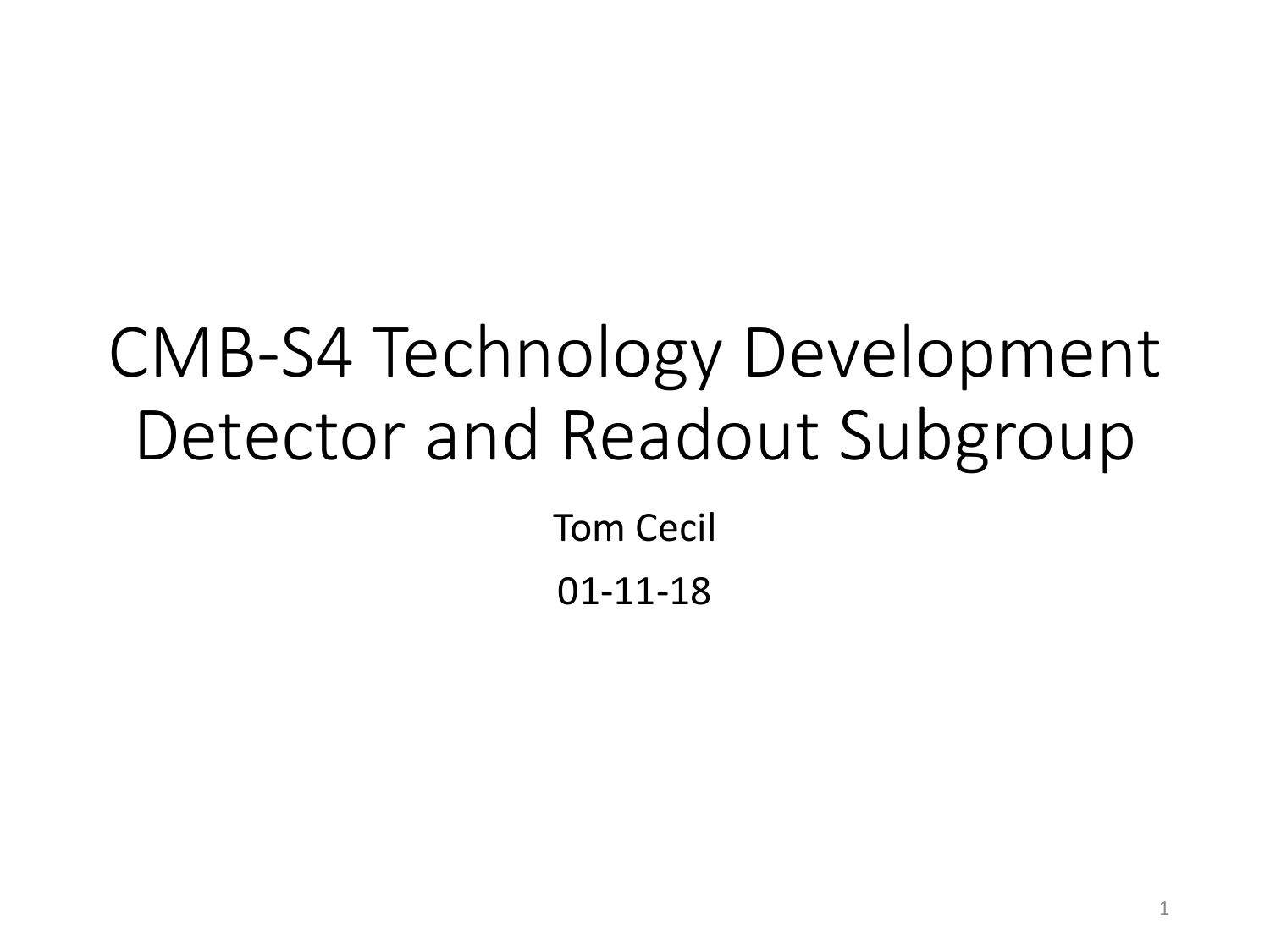#### Agenda

- Combined Spreadsheet Review
- Division of Topics
- Timeline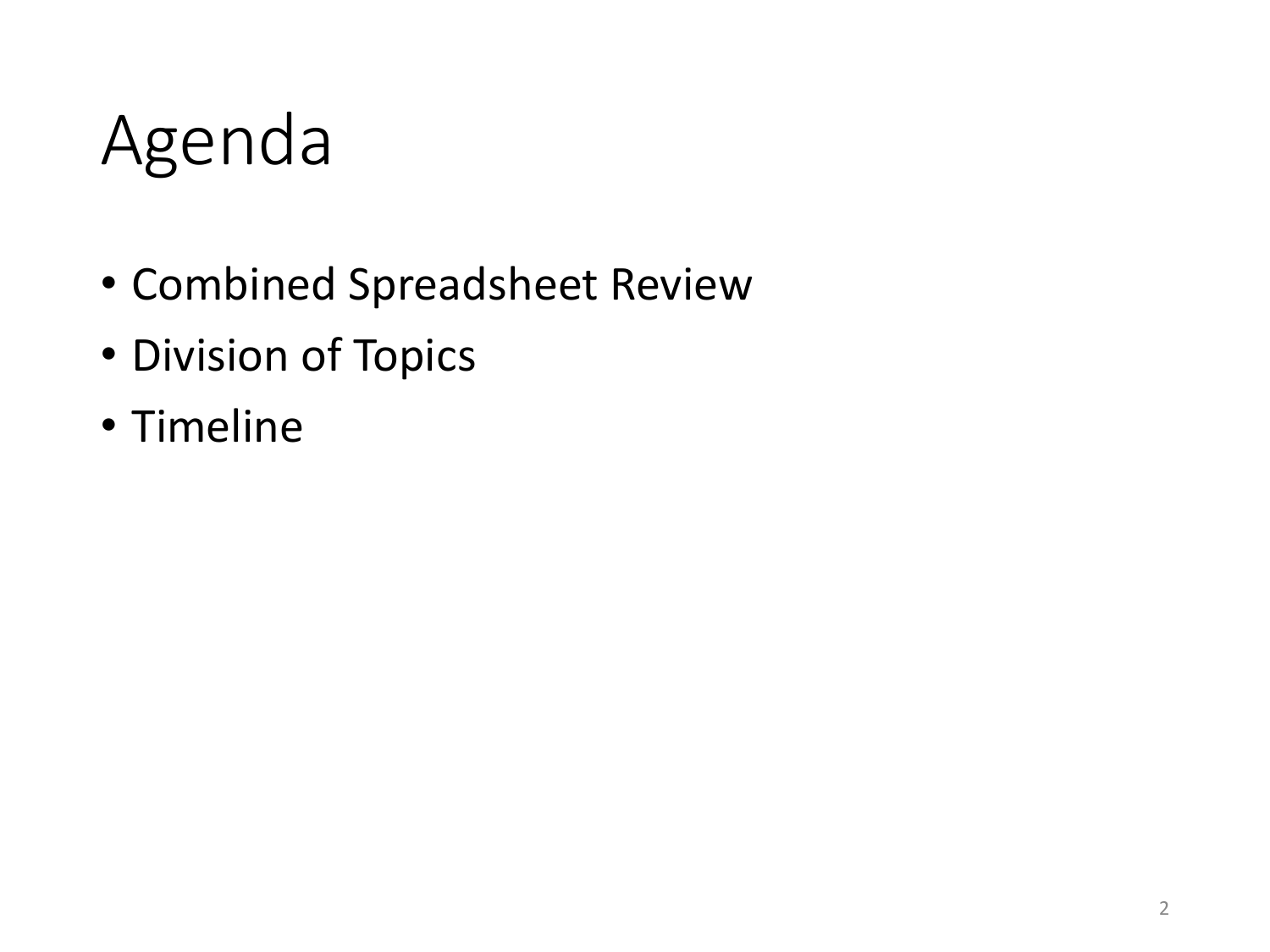# Combined Spreadsheet Review

- TD Topics
	- Try for targets that can be qualitative and verified (e.g. Psat, or optical bandpass)
	- Mid-level granularity (more detailed than TES, less detailed than a specific material or bolometer design)
- TD Detail / Description
	- Can be used to clarify what falls within the topics
	- Highlight the parameter being evaluated
- Point of Contact
	- Who is taking responsibility for evaluating the topic
	- Ideally will have two people from different projects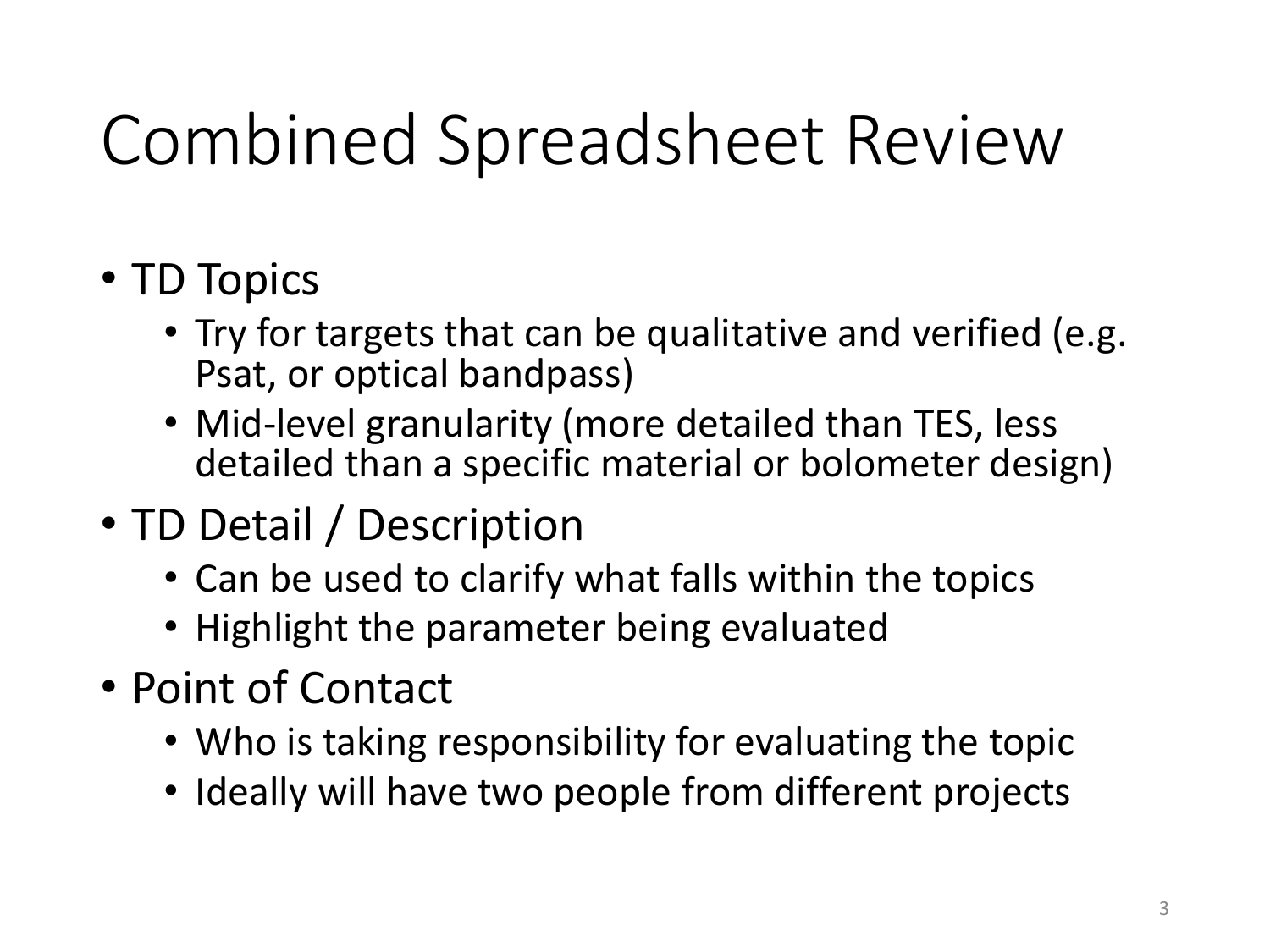## Combined Spreadsheet Review

- Baseline/TD Goal Reference
	- Information on where the TD goal values came from
	- Can be references, point to another expert in the field, results from simulations or another working group
	- Can serve as good reference list for future documents developed from the spreadsheet
- Baseline
	- Current values for Stage-3 experiments or laboratory tests
	- What can be done right now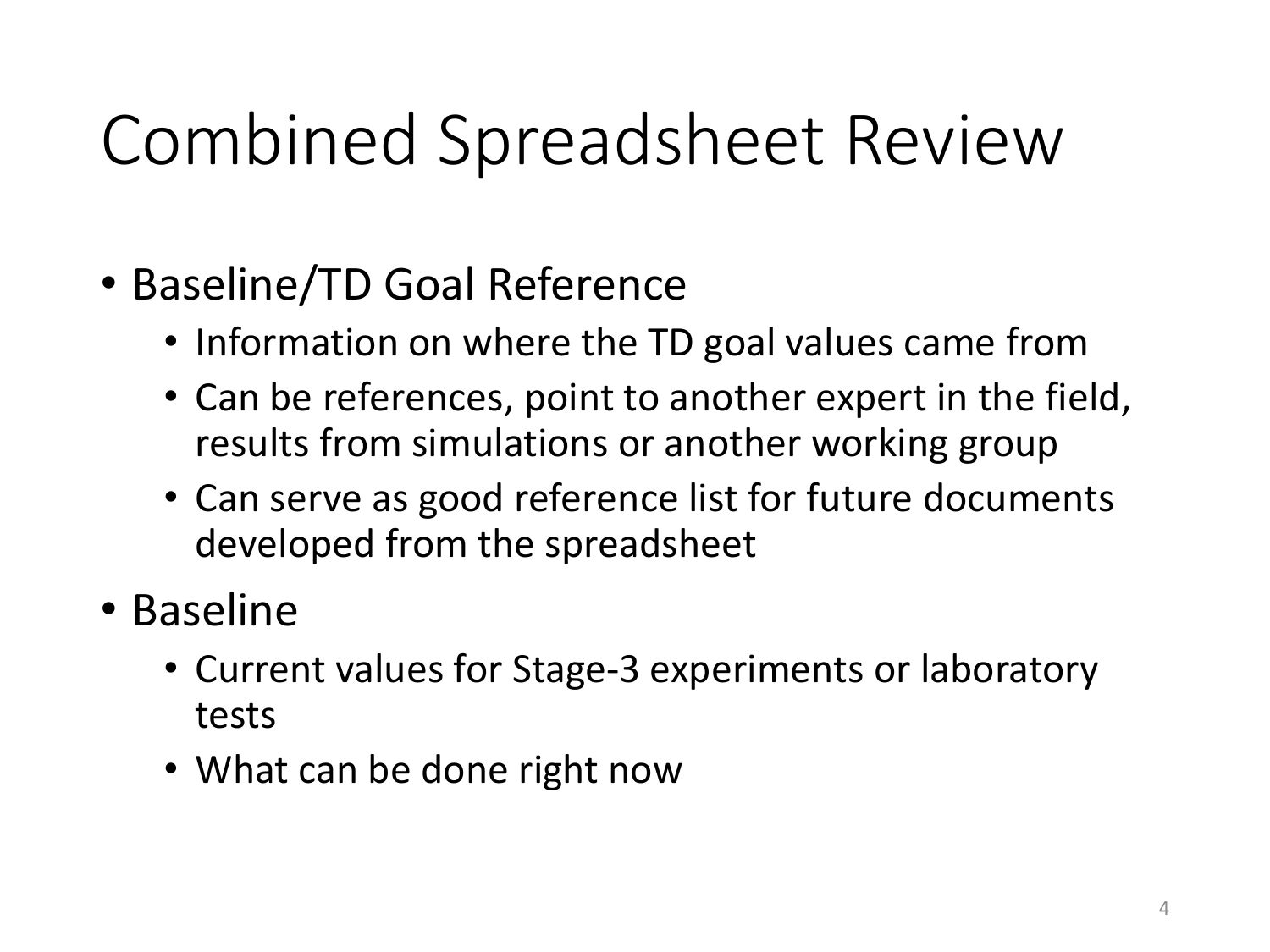# Combined Spreadsheet Review

- TD Goal
	- Values that will be required for CMB-S4
	- Best estimates from CDT report / forecasting groups, etc.
- Impact
	- How will work (or lack of work) on this topic imapct CMB-S4
	- Can be both risk / benefit to the project
- TD
	- Time and cost to complete required TD
	- Given time/cost investment, how likely is it the TD goal is reached